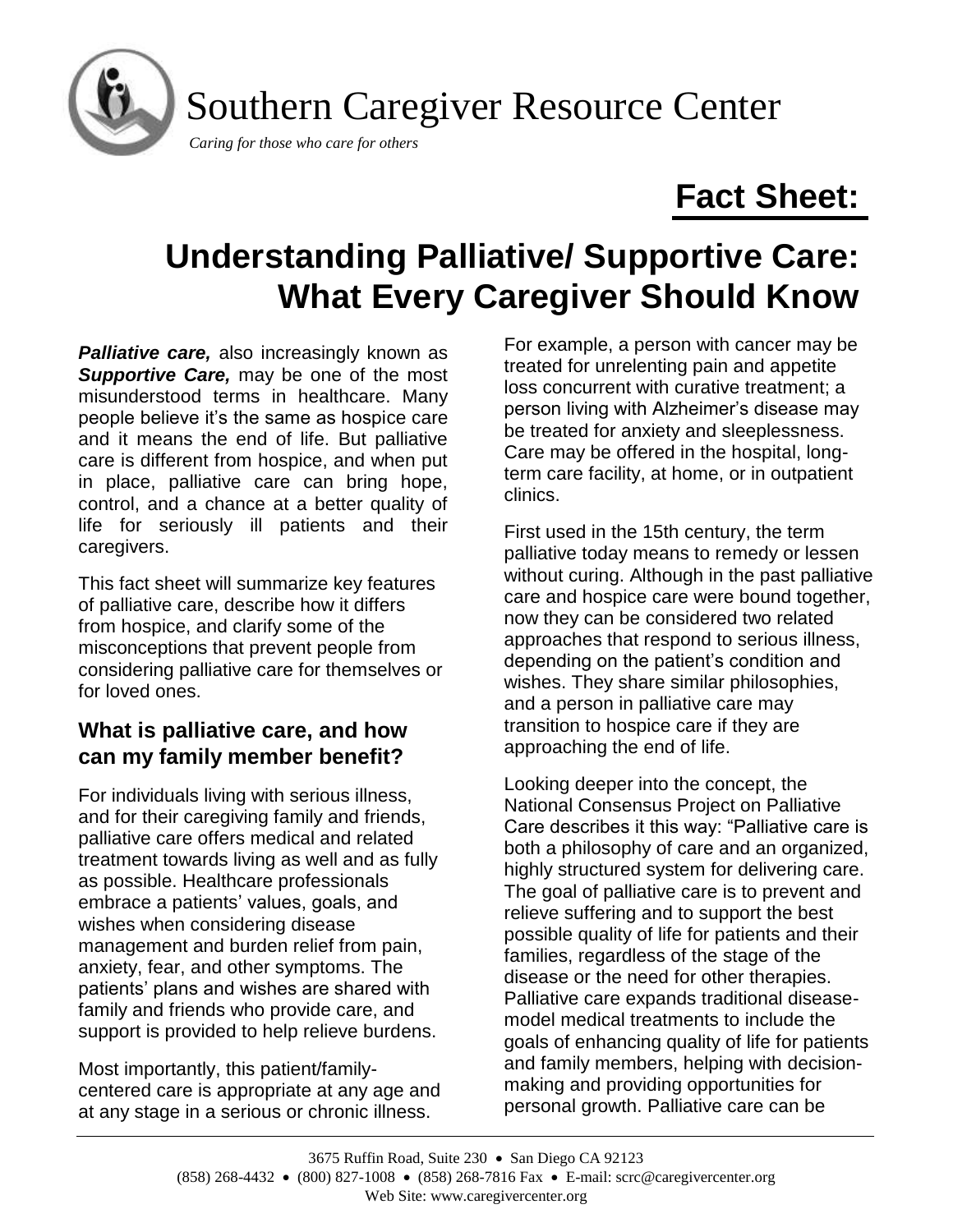rendered along with life-prolonging treatment or as the main focus of care."

What is the "organized, highly structured system," and how did it come to be so widespread now in healthcare? First, palliative care takes a collaborative, **interdisciplinary team (IDT)** approach. In addition to the patient and family, the specially trained team can consist of doctors, registered nurses, social workers, chaplains, dieticians, pharmacists, licensed mental health professionals, physical and occupational therapists, music therapists, massage therapists, and others.

#### **The most common health conditions addressed in palliative care include:**

- Cancer
- Congestive heart failure (CHF)
- Kidney failure
- Liver failure
- Chronic obstructive pulmonary disease (COPD) or other lung diseases
- HIV/AIDS
- Spinal cord injuries
- Brain diseases such as stroke, ALS, or Parkinson's
- Multiple sclerosis (MS)
- Alzheimer's and other dementias

**When patients choose to begin palliative care, they receive a formal assessment of their health early in the process. Symptoms most commonly addressed include:**

- Pain or discomfort
- Shortness of breath
- Fatigue
- Anxiety
- **Depression**
- Lack of appetite
- Nausea
- **Constipation**
- Adjusting to and living with the diagnosis of a serious health condition
- Sleep problems

There will be discussions about the need for an Advance Directive and preferences about withholding or withdrawing lifesustaining treatments (POLST). (See fact sheet, *End-of-Life Decision Making*)

The palliative approach focuses not just on difficult symptoms of an illness, but on the overall benefits and/or side effects of potential treatments, and the emotional, physical, and financial stresses for someone dealing with a serious, perhaps life-threatening, disease. Ensuring patients' dignity, coordinating care, and shared decisionmaking are critical components.

## **Palliative care is more likely to be suggested when there are:**

- Frequent emergency room visits
- Three or more admissions to the hospital with the same symptoms within a year
- Serious side effects from treatments like chemotherapy
- Eating problems caused by serious illness

This is a dramatically different approach to healthcare from the fragmented care we sometimes see in standard medical practice, where treatment is not always well coordinated among primary doctors and specialists, and where time limitations and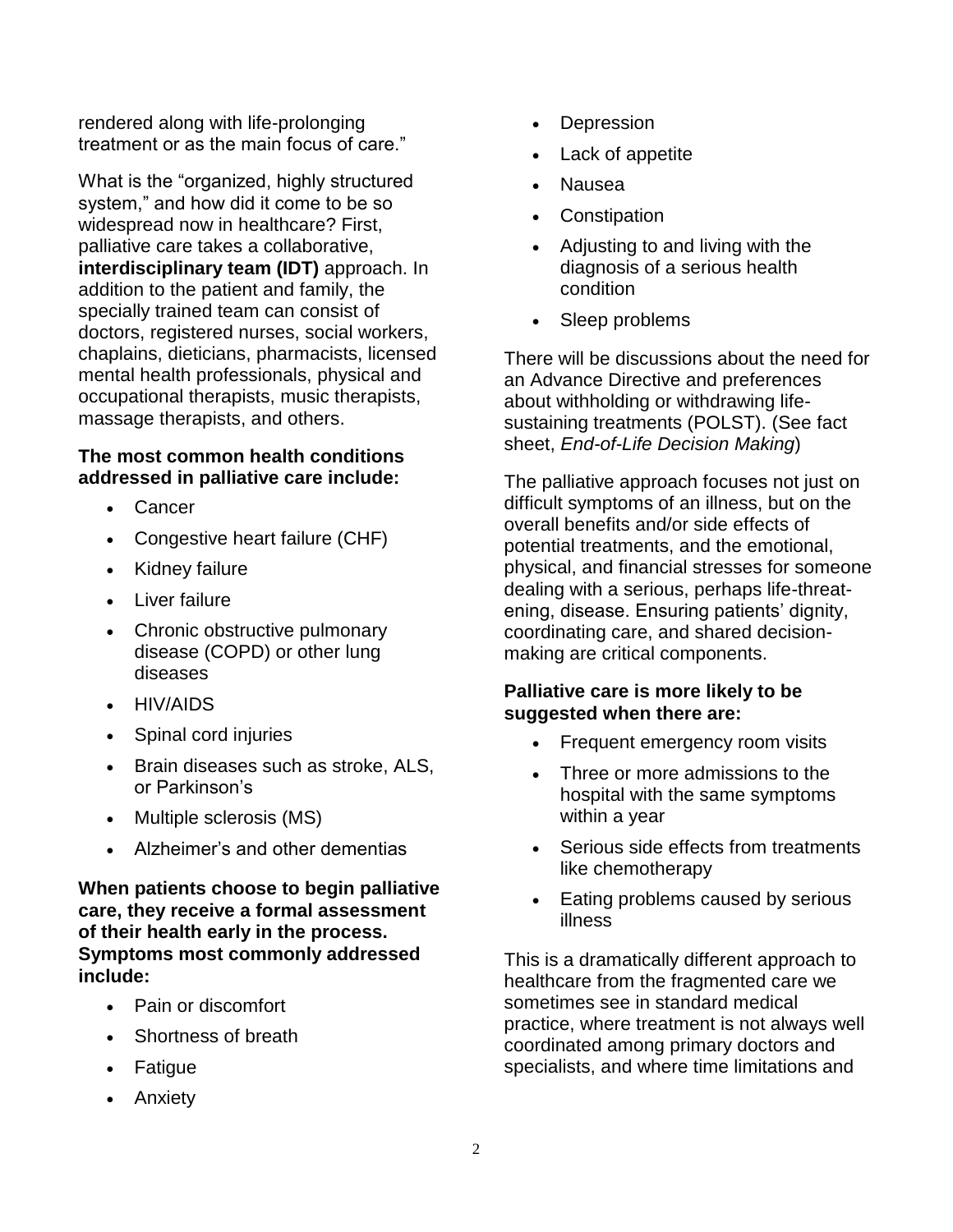funding don't allow for an in-depth look at patients.

Physicians are trained to focus on fixing a problem(s) and charging specific fees for specific services, not necessarily offering comfort measures to patients or treating the whole person, including his or her emotional issues. Additionally, unlike a palliative program, healthcare practices too often neglect to recognize the family as part of the team, even though the family is, of course, greatly impacted by a loved one's chronic or serious illness and is usually providing significant amounts of care.

# **History**

The philosophy of palliative care in the US has evolved over time. It began in the hospice movement, in which a more patientcentered approach was offered when death was imminent, and where comfort, peace, pain relief, and dignity were the goals, and cure not a possibility.

Although palliative care is a natural practice in many cultures worldwide, the advancement of life-sustaining technology had charted a more cure-focused path in the United States. Life-prolonging measures such as a pacemaker early on in a condition, or a feeding tube or respirator as a disease progresses, are often assumed to be part of the treatment plan of care. Patients and their caregiver(s) can question these assumptions, opting for a plan of care that recognizes and acts on their preferences.

Palliative care became a recognized medical sub-specialty in the US fairly recently, in 2006. As with other medical specialties, physicians can become board certified in palliative care, and there is training and certification for other healthcare staff as well. Now about 80% of large US hospitals offer palliative care programs. The

palliative philosophy of support, comfort, peace, and dignity is offered at any stage even early in the diagnosis—of a chronic or serious illness that ultimately may or may not be life-threatening.

Medical professionals who practice palliative care are committed to communication, to compassion, to seeing the "whole" person, and to including the family as part of the healthcare team. Studies have indicated the benefits of palliative care:

- Better quality of life for patient and caregivers
- Help getting through difficult medical treatments
- Reductions in hospitalizations and readmissions
- At times faster recovery and longer survival rates

It's easy to understand, for example, that patients are better able to function when their pain is well managed and substantially reduced. But not all patients have access to palliative care. Hospital staff may not have the right training. A doctor may feel it would not be beneficial in a specific case. Or, because it is more time-consuming than standard medical care, facilities may have concerns about reimbursement of costs.

# **Paying for palliative care and hospice care**

Most insurance will cover palliative services as it covers other healthcare procedures and medications, although there may be copayments. Medicare and Medicaid (Medi-Cal in California) will likewise cover many of the costs. If questions about coverage remain, a social worker or consultant from the health care team may be able to clarify pay provisions for the service.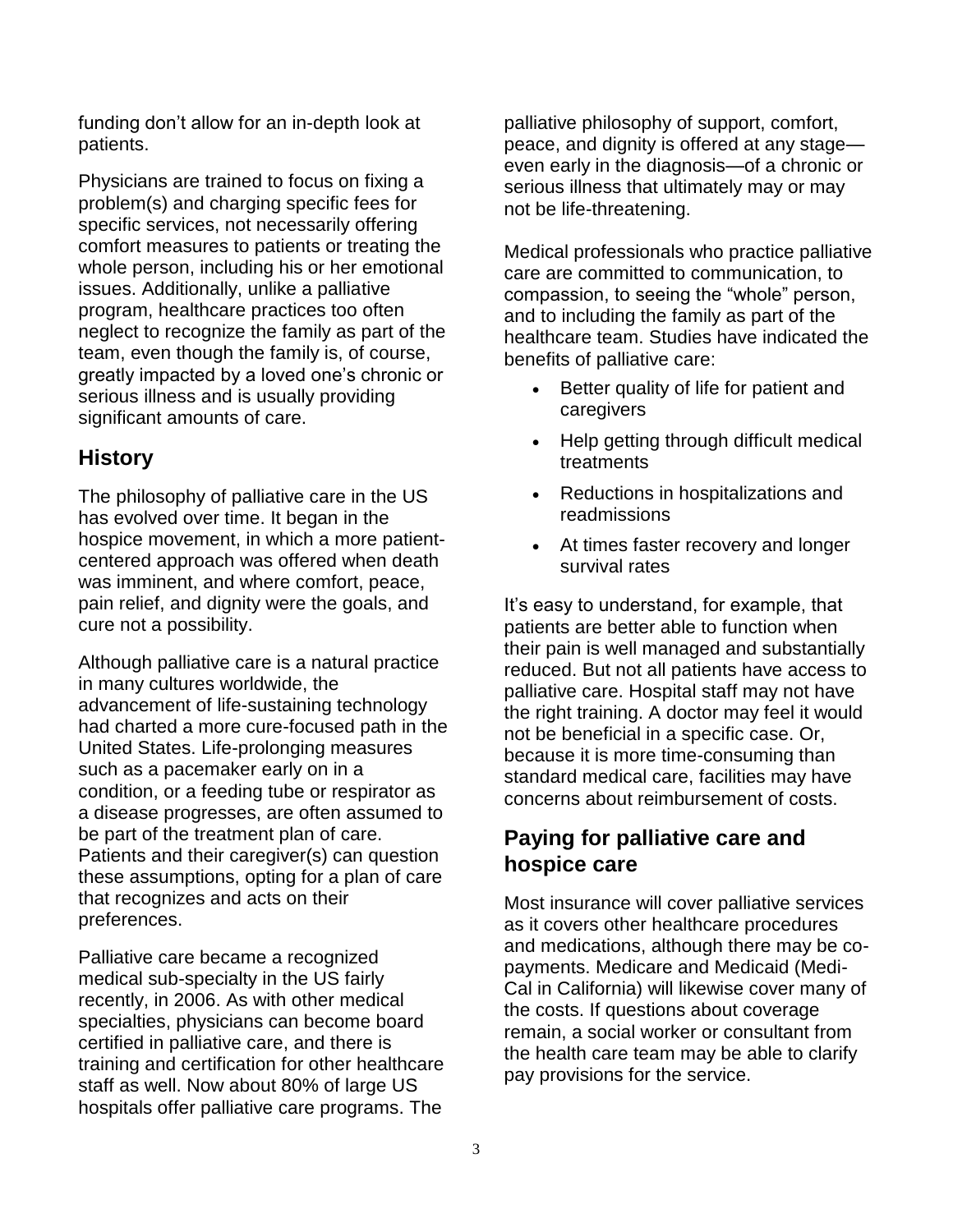Comprehensive hospice coverage is available for patients with Medicare Part A. This benefit is broader than the coverage for palliative care: most services are free. This may include medical equipment such as wheelchairs and hospital beds, medications, professional fees, counseling, and more. Most private insurance programs pay for hospice programs, and state Medicaid programs cover costs as well.

## **How are palliative care and hospice care different?**

Hospice is a specific kind of palliative care for patients approaching the end of life and focuses on death with dignity, not on seeking cure. While both palliative and hospice care deal with serious disease and offer a team approach, hospice becomes an option when there are no further treatments available, or the treatments' side effects, pain, and suffering are overwhelming and will not contribute to a cure. In contrast, palliative care can start at any stage of a serious disease, and curative treatments can continue.

With Advance Directives in place, families and healthcare professionals know that when someone is in hospice care, painful or intrusive treatments, admission to intensive care units, or frightening ambulance trips to emergency rooms, for example, may not be wanted or accepted. In fact, if a patient has a medical emergency, families or caregivers are instructed to call the hospice provider rather than 911.

Patients become eligible for hospice care when doctors have determined that they are likely to have six months or less to live. Hospice is always a voluntary program, and patients may continue in hospice if they survive longer, may be discharged from hospice if their condition improves, or may withdraw. Hospice staff are available for

consultation 24 hours a day. In hospice, as in palliative care, the focus is on comfort and dignity, and spiritual concerns are addressed. Hospice also offers grief therapy and support for families, even after the death of a loved one.

## **How can patients access palliative care and hospice care?**

If it hasn't been offered, ask for it. Not all hospitals provide the services, but most do. The patient's primary physician should be able to refer families or check the directory at www.getpalliativecare.org. There are different types of local hospice organizations—large and small, and nonprofit and for-profit. Care can be provided in the home, in assisted living or nursing home, hospital, or in a special hospice residence.

In both palliative and hospice care, patients and families are gently supported as they are asked to do deep soul-searching about their values and beliefs during a very challenging time. There is no question that the decisions are complicated and can be wrenching. Yet while most doctors are trained to do everything possible to prevent death even if treatment is painful or futile, with palliative and hospice services in place, patients have the final say.

# **Resources**

## **Southern Caregiver Resource Center**

3675 Ruffin Road, Suite 230 San Diego, CA 92123 (858) 268-4432 | (800) 827-1008 (in CA) Fax: (858) 268-7816 E-mail: scrc@caregivercenter.org Website: [www.caregivercenter.org](http://www.caregivercenter.org/)

The Southern Caregiver Resource Center offers services to family caregivers of adults with chronic and disabling health conditions and is for residents of San Diego and